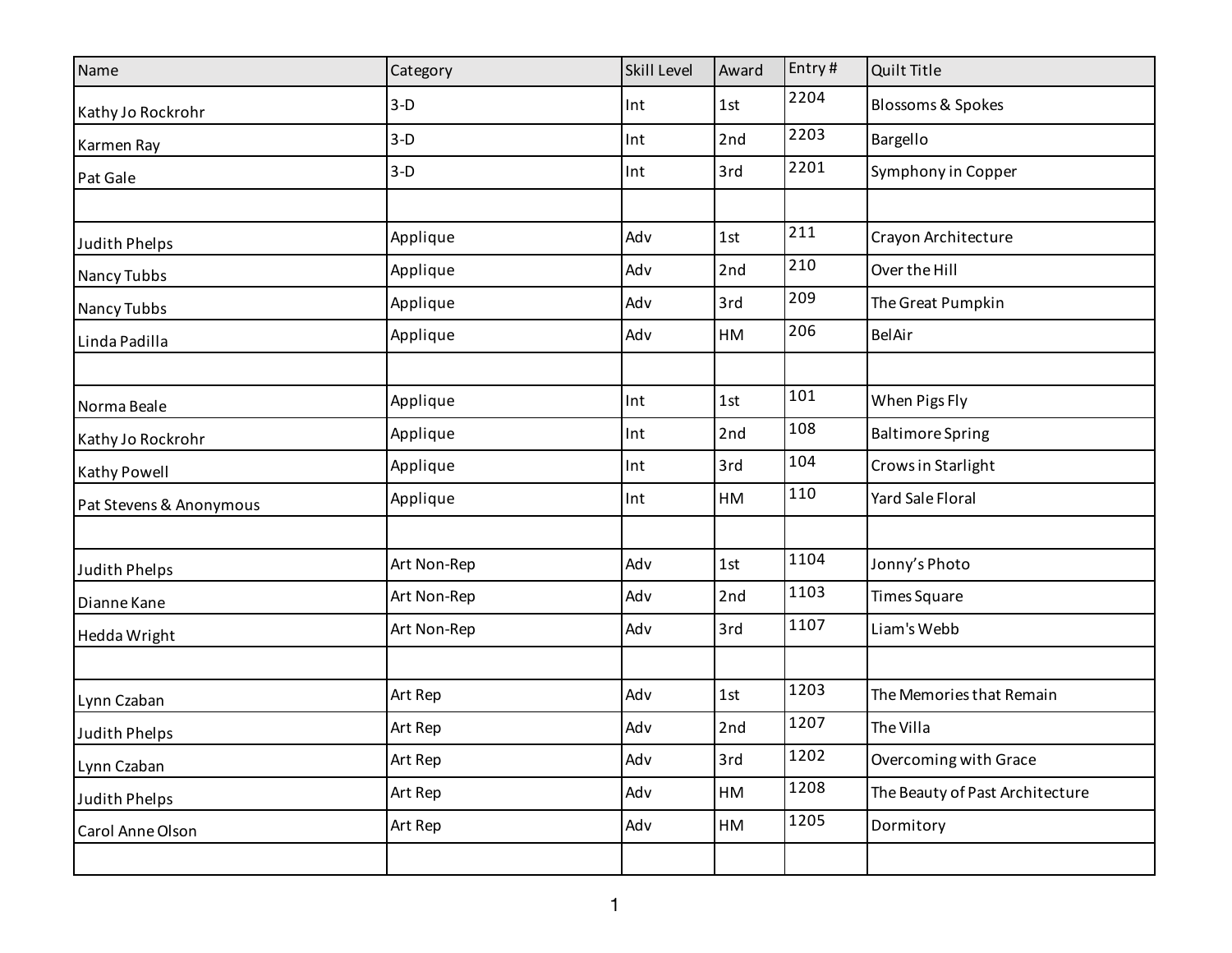| Name                | Category  | <b>Skill Level</b> | Award | Entry# | Quilt Title               |
|---------------------|-----------|--------------------|-------|--------|---------------------------|
| Pat Stevens         | Art Rep   | Int                | 1st   | 1305   | <b>Covid Cherries</b>     |
| Linda Heglin        | Art Rep   | Int                | 2nd   | 1302   | Frank                     |
| Jean Ludeman        | Art Rep   | Int                | 3rd   | 1303   | Shadows of Our Past       |
| Sherry Baker        | Art Rep   | Int                | HM    | 1301   | Peek-a-boo                |
|                     |           |                    |       |        |                           |
| Nona Scheurer       | Art Rep   | Novice             | 1st   | 1402   | Columnar Basalt           |
| Candi Walker        | Art Rep   | Novice             | 2nd   | 1403   | <b>Fall Leaves</b>        |
| Connie Huber        | Art Rep   | Novice             | 3rd   | 1401   | <b>Baby Plane</b>         |
|                     |           |                    |       |        |                           |
| Carol Hattan        | Mixed     | Adv                | 1st   | 1001   | Poinsettia Bouquet        |
| Nancy Tubbs         | Mixed     | Adv                | 2nd   | 1004   | What's Next?              |
| Carol Hattan        | Mixed     | Adv                | 3rd   | 1002   | Poinsettia Bouquet #2     |
|                     |           |                    |       |        |                           |
| Daune Spritzer      | Mixed     | Int                | 1st   | 906    | Midnight Clear            |
| Kathy Powell        | Mixed     | Int                | 2nd   | 904    | Lily Flower Cart          |
| Kathy Powell        | Mixed     | Int                | 3rd   | 903    | Grandma Lives in a Garden |
|                     |           |                    |       |        |                           |
| Rosanne Hatfield    | Pieced Lg | Int                | 1st   | 605    | Not Alone Star            |
| Diana Stack Roberts | Pieced Lg | Int                | 2nd   | 613    | Burst of Joy              |
| Nona Scheurer       | Pieced Lg | Int                | 3rd   | 615    | Lone Star                 |
| Tami Levin          | Pieced Lg | Int                | HM    | 610    | Kinship Sampler in Reds   |
|                     |           |                    |       |        |                           |
| Karan Brooks        | Pieced Lg | Adv                | 1st   | 801    | Cohesive Chaos            |
| Jean Ludeman        | Pieced Lg | Adv                | 2nd   | 807    | Polar Vortex              |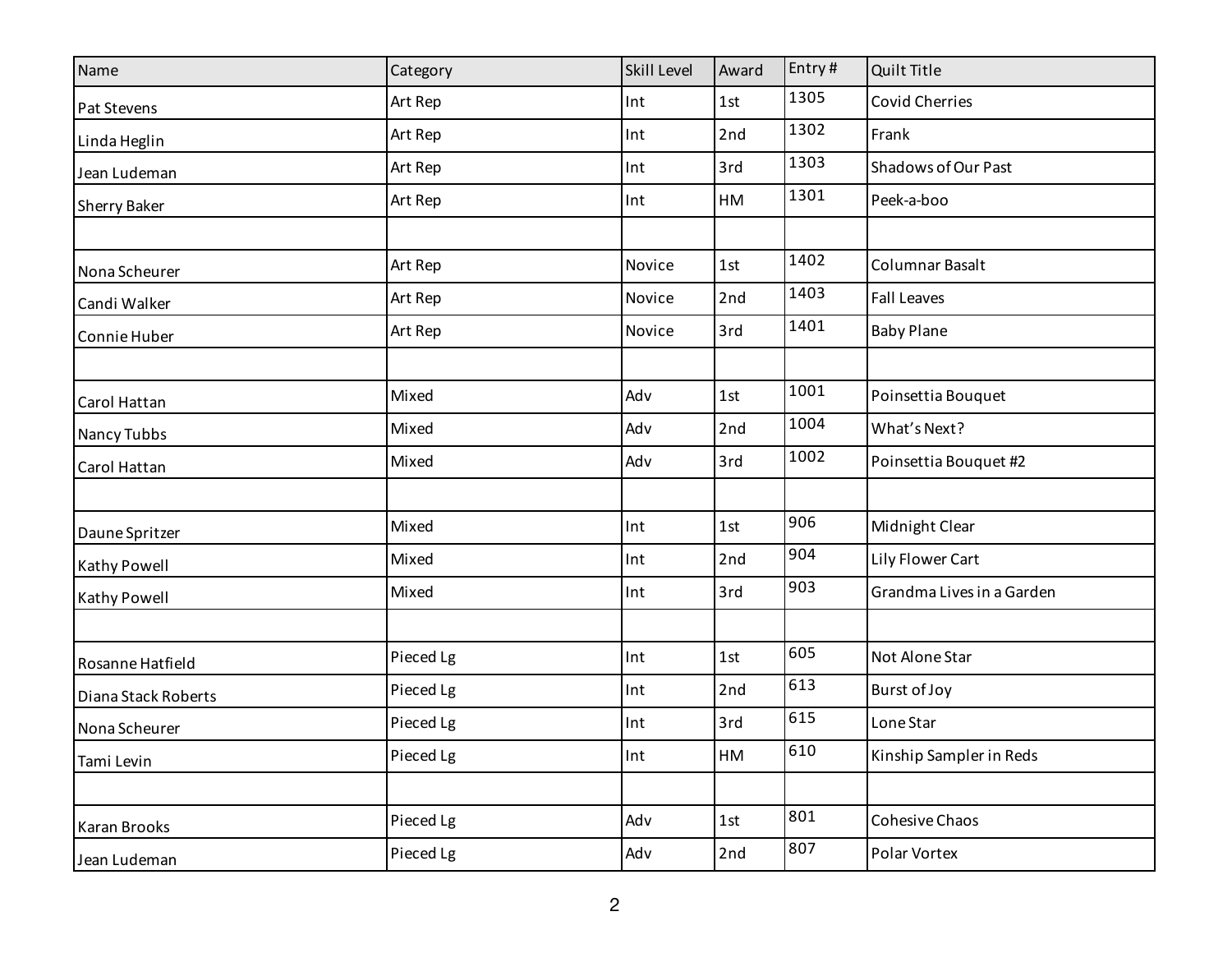| Name               | Category    | <b>Skill Level</b> | Award | Entry# | Quilt Title                      |
|--------------------|-------------|--------------------|-------|--------|----------------------------------|
| Carol Hattan       | Pieced Lg   | Adv                | 3rd   | 804    | Corel Reef#1                     |
|                    |             |                    |       |        |                                  |
| Tami Levin         | Pieced Med  | Int                | 1st   | 507    | Purple Lonestar                  |
| Tami Levin         | Pieced Med  | Int                | 2nd   | 505    | Color Strata DNA                 |
| Corrie Coldwell    | Pieced Med  | Int                | 3rd   | 502    | A Year of Stars                  |
| Tami Levin         | Pieced Med  | Int                | HM    | 506    | Garden Party                     |
|                    |             |                    |       |        |                                  |
| Carol Hattan       | Pieced Med  | Adv                | 1st   | 755    | Wishing Star                     |
| Ada Levins         | Pieced Med  | Adv                | 2nd   | 757    | <b>Arabic Tiles</b>              |
| Sharleen Rainville | Pieced Med  | Adv                | 3rd   | 762    | Tula's Triangle                  |
| Arden Sheldon      | Pieced Med  | Adv                | HM    | 763    | <b>Stars and Stripes Forever</b> |
|                    |             |                    |       |        |                                  |
| Pat Gillman        | Pieced Wall | Int                | 1st   | 405    | My Fabric Calendar               |
| Daune Spritzer     | Pieced Wall | Int                | 2nd   | 416    | Chatter                          |
| Rosanne Hatfield   | Pieced Wall | Int                | 3rd   | 407    | <b>Block</b>                     |
| Rosanne Hatfield   | Pieced Wall | Int                | HM    | 409    | Water Lily                       |
|                    |             |                    |       |        |                                  |
| Linda Padilla      | Pieced Wall | Adv                | 1st   | 706    | Nanook                           |
| Audrey Prothero    | Pieced Wall | Adv                | 2nd   | 710    | My Corona                        |
| Linda Padilla      | Pieced Wall | Adv                | 3rd   | 707    | Nebulae                          |
|                    |             |                    |       |        |                                  |
| Anne Gilliham      | Mini        | Open               | 1st   | 1501   | Tula Pink 100-Reduced            |
| Connie Huber       | Mini        | Open               | 2nd   | 1502   | Baby Hawaiian                    |
| Sharleen Rainville | Mini        | Open               | 3rd   | 1503   | Mini More Blue & White Delight   |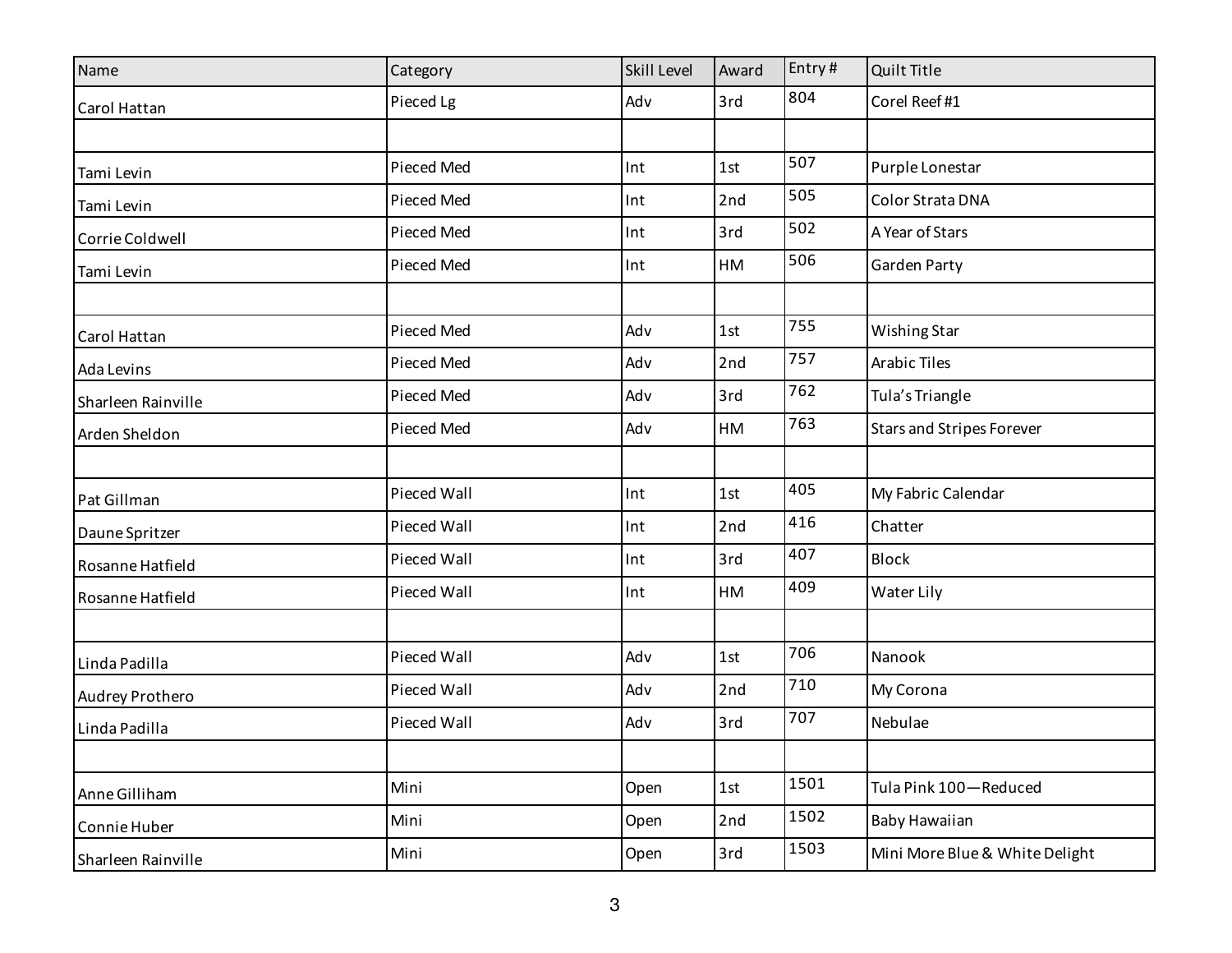| Name              | Category                     | <b>Skill Level</b> | Award | Entry# | Quilt Title                      |
|-------------------|------------------------------|--------------------|-------|--------|----------------------------------|
|                   |                              |                    |       |        |                                  |
| Jean Ludeman      | Modern                       | Adv                | 1st   | 1903   | Dancing Circles                  |
| Nancy Tubbs       | Modern                       | Adv                | 2nd   | 1907   | Paw Prints                       |
| Linda Padilla     | Modern                       | Adv                | 3rd   | 1904   | Oregon Rain                      |
|                   |                              |                    |       |        |                                  |
| Norma Beale       | Modern                       | Int                | 1st   | 1801   | Untitled                         |
| Norma Beale       | Modern                       | Int                | 2nd   | 1803   | <b>Neutral Geometrics</b>        |
| Norma Beale       | Modern                       | Int                | 3rd   | 1802   | <b>Just Sticks</b>               |
|                   |                              |                    |       |        |                                  |
| Joanne Adams Roth | Show Theme                   | open               | 1st   | 2005   | Nehalem Bay Reflection           |
| Karan Brooks      | Show Theme                   | open               | 2nd   | 2001   | Adrift                           |
| Joanne Adams Roth | Show Theme                   | open               | 3rd   | 2006   | Who's the Fairest Flower of All? |
|                   |                              |                    |       |        |                                  |
| Karmen Ray        | Wearables                    | open               | 1st   | 2102   | Bargello Jacket                  |
| Karmen Ray        | Wearables                    | open               | 2nd   | 2101   | Wisteria Vest                    |
|                   |                              |                    |       |        |                                  |
| Kathleen Boven    | SE Mod Quilt Squad - No Grey | Open               | 1st   | 2905   | <b>Strip Tease</b>               |
| Anne Gilliham     | SE Mod Quilt Squad - No Grey | Open               | 2nd   | 2906   | Almost                           |
| Kathy McLaughlin  | SE Mod Quilt Squad - No Grey | Open               | 3rd   | 2911   | 50 Shades of Color               |
| Dianne Kane       | SE Mod Quilt Squad - No Grey | Open               | HM    | 2910   | 50 (Inches-Zero) Shades of Grey  |
|                   |                              |                    |       |        |                                  |
| Alene Kempton     | SE Timna Tarr                | open               | 1st   | 3702   | <b>Bird Mosaic</b>               |
| Bev Woodward      | SE Timna Tarr                | open               | 2nd   | 3706   | Mosaic Clematis                  |
| Ada Levins        | SE Timna Tarr                | open               | 3rd   | 3703   | Pileated Woodpecker              |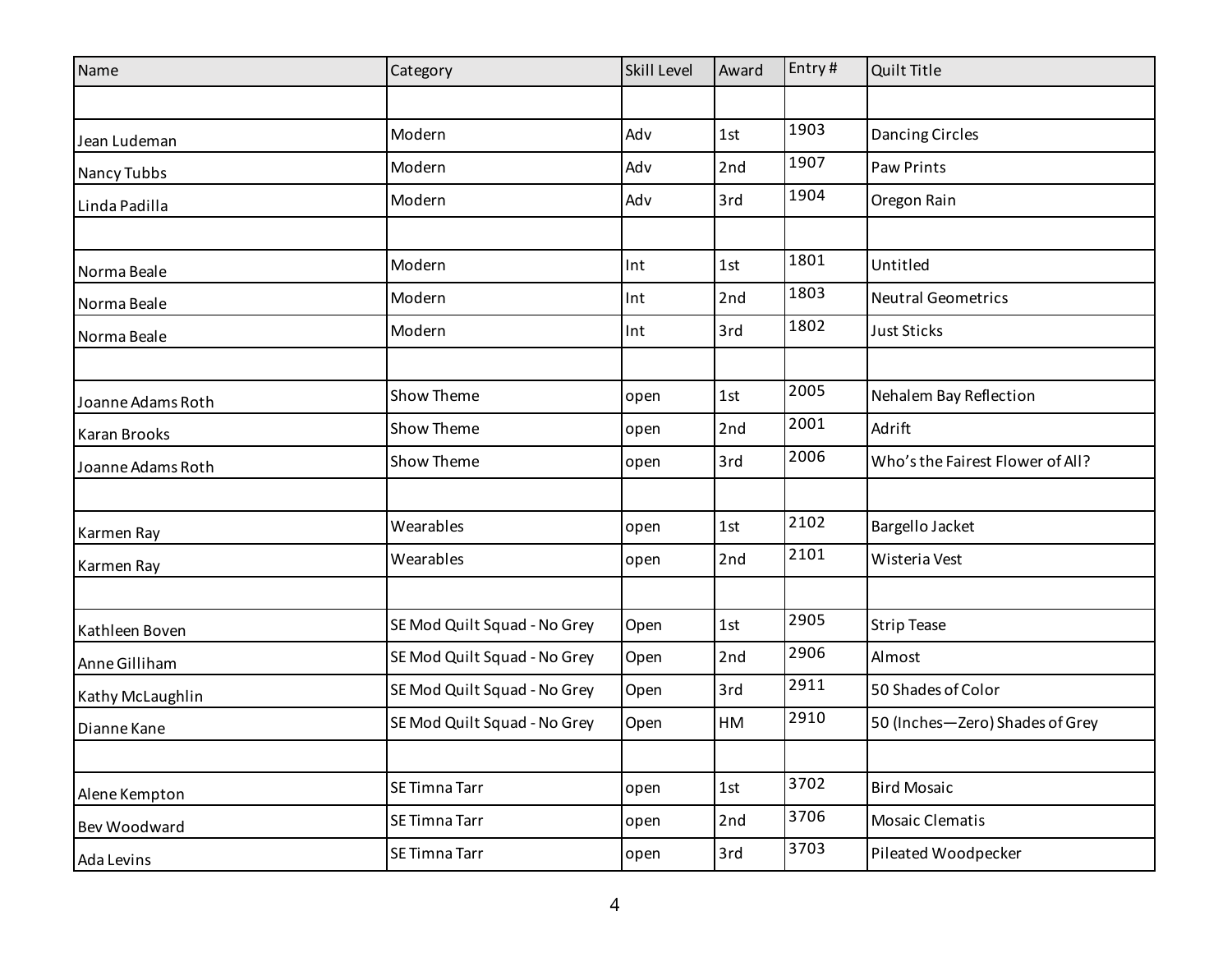| Name                     | Category               | Skill Level | Award | Entry# | Quilt Title                       |
|--------------------------|------------------------|-------------|-------|--------|-----------------------------------|
|                          |                        |             |       |        |                                   |
| Val Pellens              | SE Vagabonds           | open        | 1st   | 3307   | Undulation                        |
| Bev Woodard              | SE Vagabonds           | open        | 2nd   | 3311   | Inside the Puff                   |
| Ada Levins               | SE Vagabonds           | open        | 3rd   | 3305   | Dahlia                            |
| Joanne Adams Roth        | SE Vagabonds           | open        | HM    | 3309   | Dancing Circles                   |
| Lynn Czaban              | SE Vagabonds           | open        | HM    | 3402   | Comfort-Not Style                 |
|                          |                        |             |       |        |                                   |
| Carol Anne Olson         | SE Storytellers        | open        | 1st   | 3102   | Red Umbrella                      |
| Carol Anne Olson         | SE Storytellers        | open        | 2nd   | 3103   | Radish                            |
| Hedda Wright             | SE Storytellers        | open        | 3rd   | 3113   | Eucalyptus Bark                   |
|                          |                        |             |       |        |                                   |
| <b>Terry Knott</b>       | <b>SE Thread Tales</b> | open        | 1st   | 3202   | Unity                             |
| Dianne Kane              | <b>SE Thread Tales</b> | open        | 2nd   | 3201   | Embroidered Graffiti              |
| <b>Terry Knott</b>       | SE Thread Tales        | open        | 3rd   | 3203   | <b>Tailings</b>                   |
|                          |                        |             |       |        |                                   |
| Pearl Kulla              | Youth 1                | open        | 1st   | 2403   | White Tiger                       |
| Charlotte Nymeyer        | Youth 1                | open        | 2nd   | 2404   | Diamonds Are a Girl's Best Friend |
| Emmalee Clemetson        | Youth 1                | open        | 3rd   | 2401   | <b>Floral Stars</b>               |
|                          |                        |             |       |        |                                   |
| <b>Bethany Schoening</b> | Youth 2                | open        | 1st   | 2503   | For Emma                          |
| <b>Esther You</b>        | Youth 2                | open        | 2nd   | 2505   | <b>Floral Vase</b>                |
| Hannah Reyes             | Youth 2                | open        | 3rd   | 2502   | At the Cross                      |
|                          |                        |             |       |        |                                   |
| Naysa Abrahamson         | Youth 3                | open        | 1st   | 2603   | No Diamonds in the Sky            |